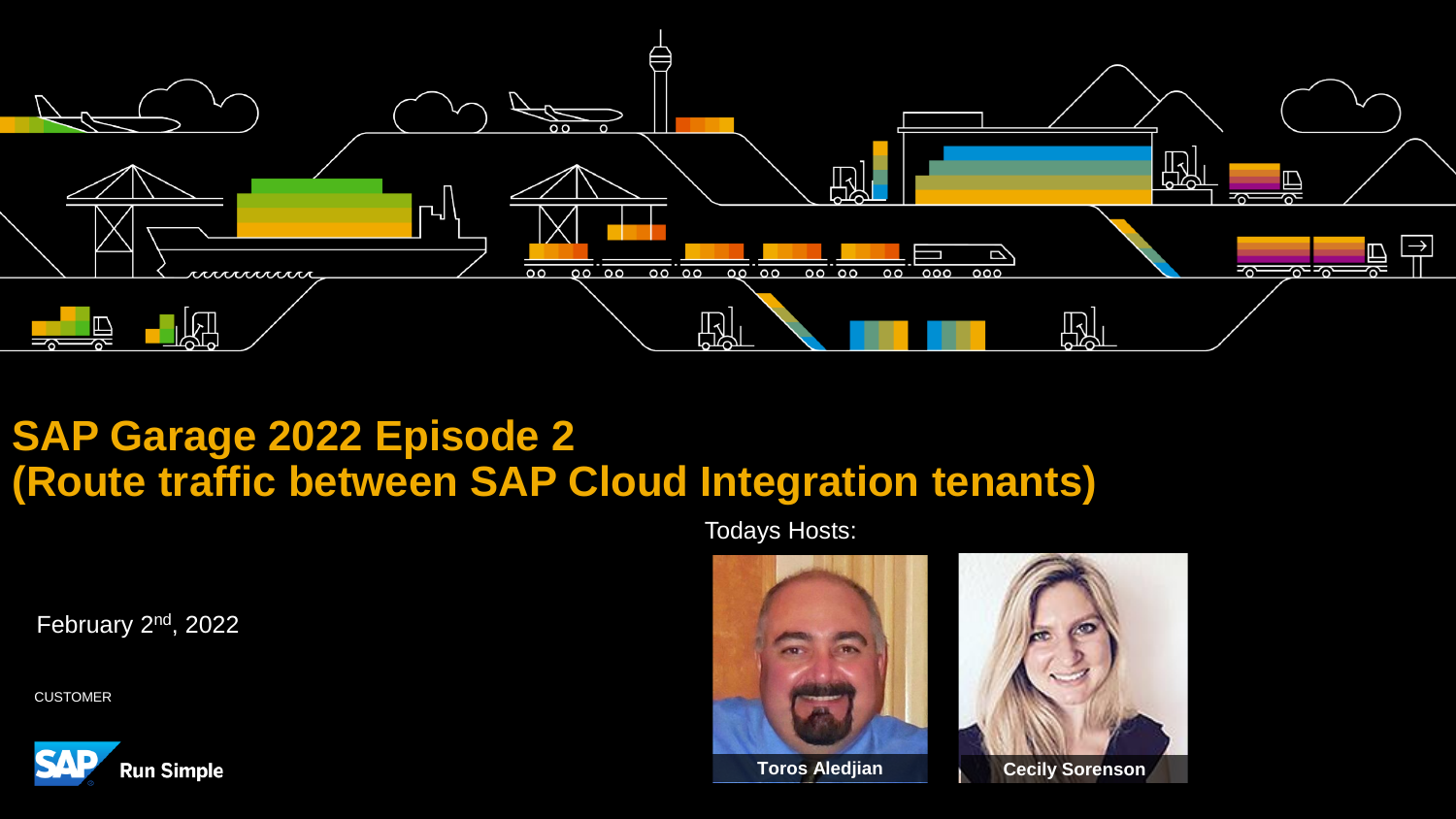# **Agenda**



**Max Streifeneder** 

**Martin Frick** 

- Welcome & announcements  $\sim$ 5 min
- Introduction to SAP Garage (5 minutes)
- Introduction to "**Route traffic between SAP Cloud Integration tenants**" Mission Scenario (10 minutes)
- Mission Walk Through & Demo (30 minutes)
- Q&A (10 minutes)
- Outlook to next SAP Garage session (5 minutes)
- Closing remarks  $\sim$  2 min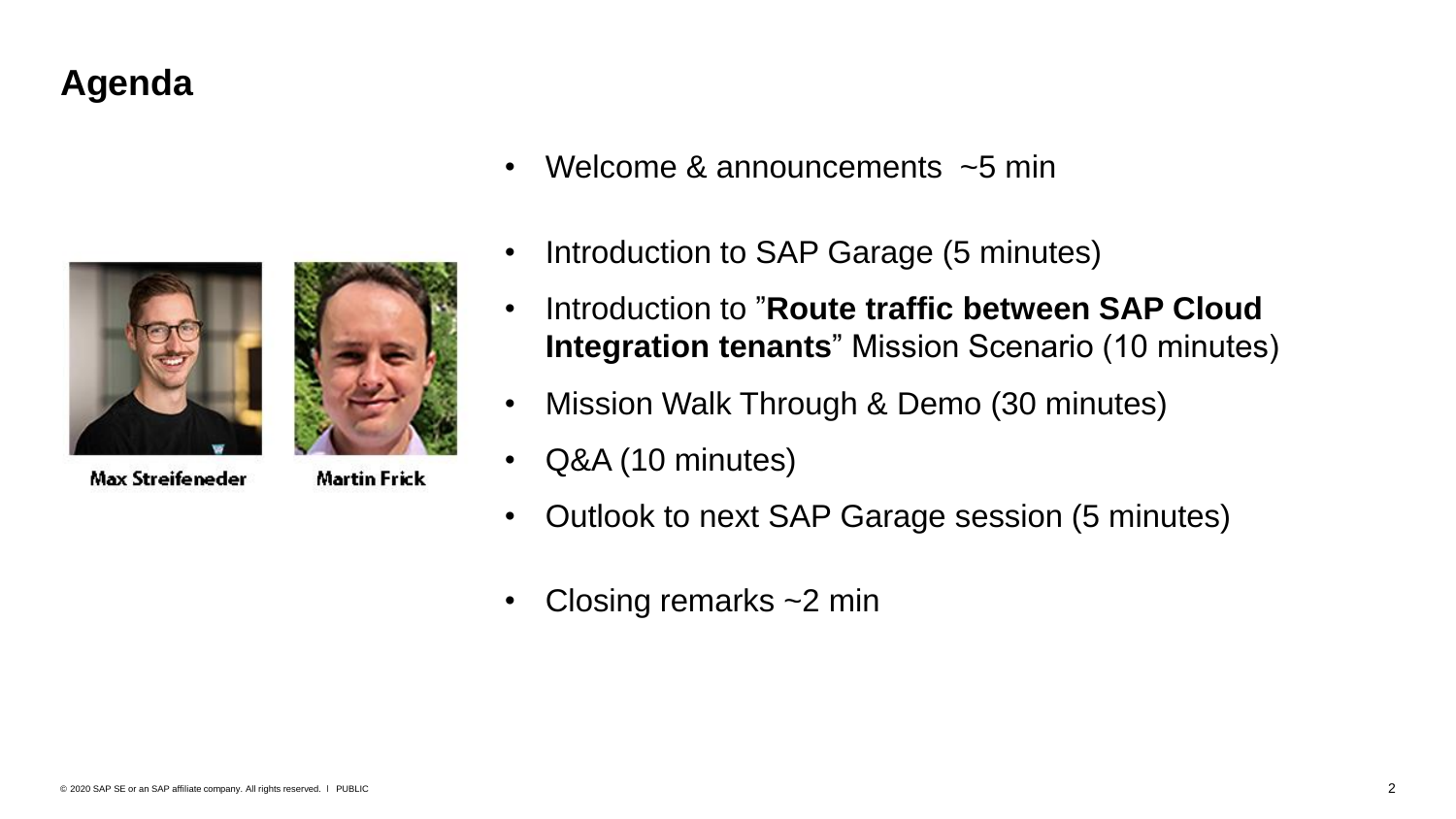# **Upcoming Event**

➢**February 8, 2022 [SAP | Optimize & Accelerate Business Process Automation for the Intelligent Enterprise](https://webinars.sap.com/eur/2022-02-22-sap-ie-btp-irpa-crave-webinar/en/home)**

- o Asia Pacific & Japan (08:00 CET / 12:30 IST / 16:00 JST / 15:00 SGT)
- o Europe & The Americas (11:00 ET / 08:00 PT / 17:00 CET)

➢**February 22-24, 2021 [SAP | SAP BTP Customer Value Network Innovation Global Webinar Series](https://webinars.sap.com/eur/2022-02-222324-sap-ie-btp-cvn-innovation-webinar-global/en/home)**

- o Asia Pacific & Japan (5:00pm AEDT/2:00pm SGT/11:30am IST)
- o Europe 10:00 CET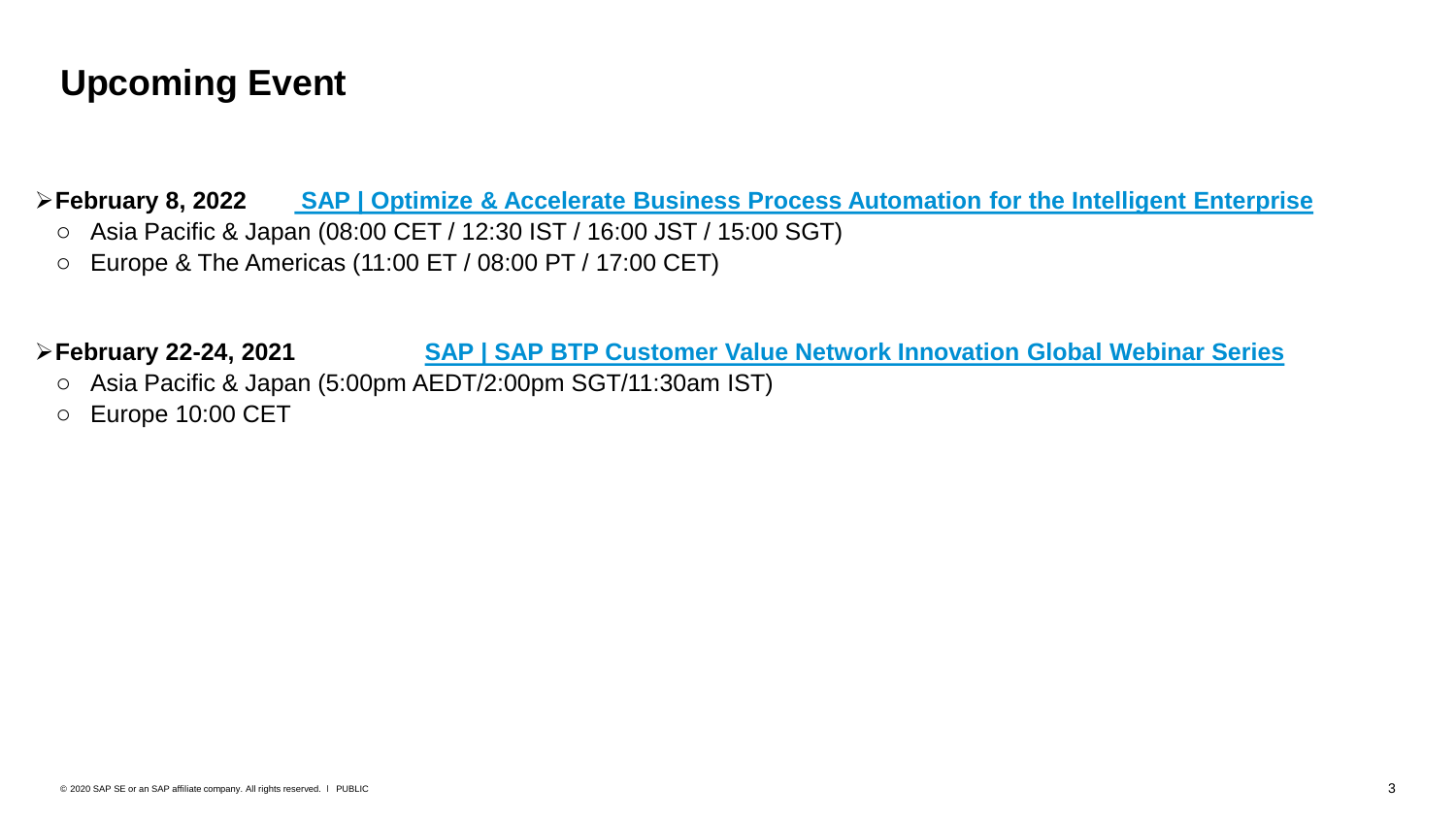### **SAP BTP Customer Value Network**

#### **What is the SAP BTP CVN?**

- ➢ Welcome to the SAP BTP Customer Value Network !
- ➢ Our Customer Value Network is dedicated to provide you with latest information on SAP's strategy and innovations
- ➢ It will allow you to make important connections to topic experts, peers, technical content and SAP for their professional and business success to support the sharing of insights and best practices.
- ➢ The CVN will allow you to experience the passion for excellence that sets this SAP Customer community apart.
- ➢ **For more information please navigate to [SAP BTP Customer Value Network](https://webinars.sap.com/2021-12-31-sap-btp-customer-value-network-global/en/home)**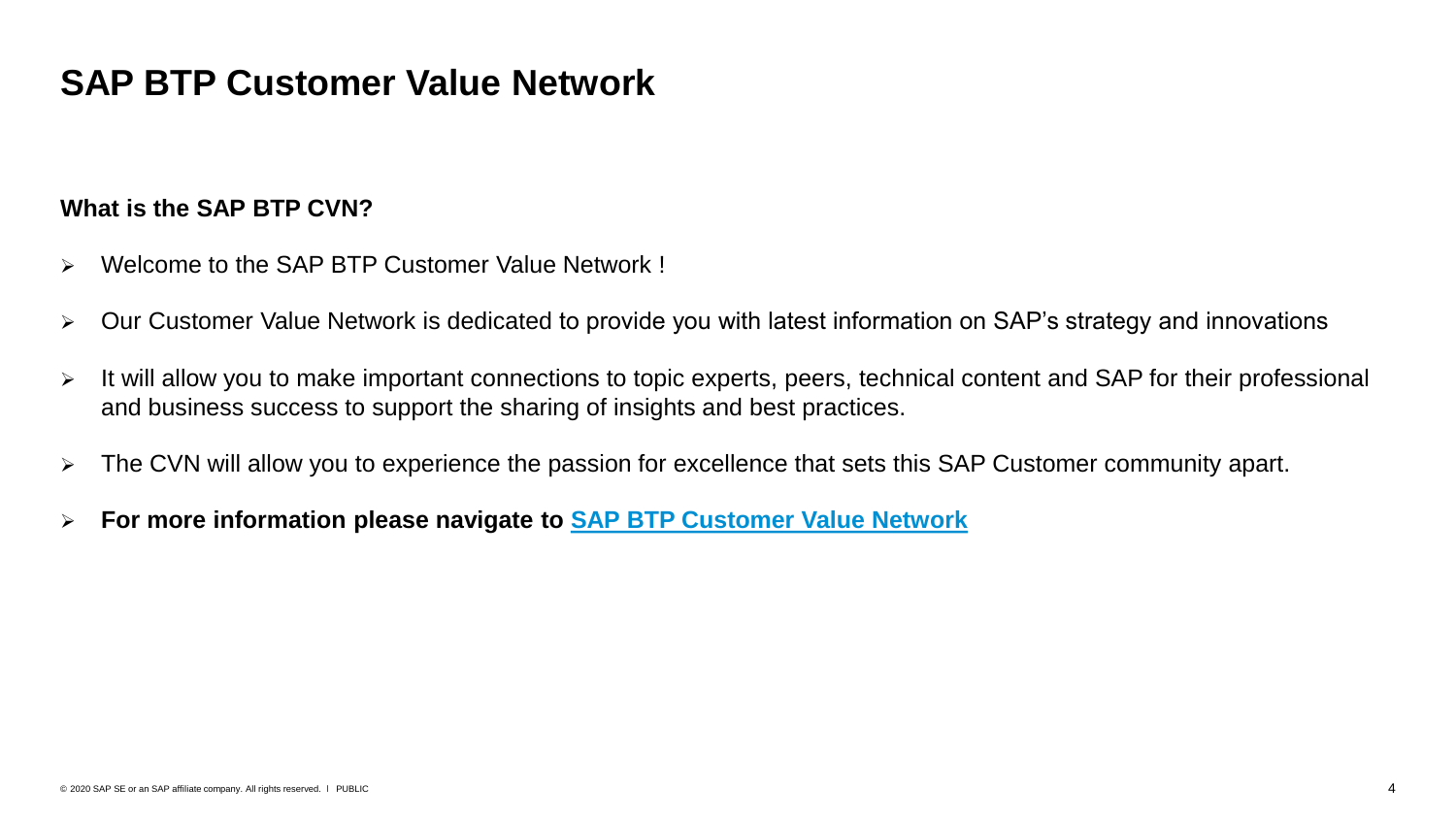# **SAP Practitioner Forums – 2022 schedule**



| <b>First</b><br>Wednesday      | <b>SAP BTP Garage</b><br>Host: Cecily Sorenson (APJ)<br><b>Host: Chris Aron</b><br><b>Register: SAP BTP Garage Series</b>                                                                     |
|--------------------------------|-----------------------------------------------------------------------------------------------------------------------------------------------------------------------------------------------|
| <b>Third</b><br>Wednesday      | <b>SAP Screen Personas</b><br>Hosts: Peter Spielvogel and Conrad Bernal<br>Register: https://www.sap.com/cmp/nl/sap-screen-personas-<br>practitioner-forum/index.html                         |
| <b>Third</b><br>Thursday       | <b>SAP Fiori (APJ UX)</b><br>Host: Toros Aledjian<br>Hosts: Jocelyn Dart, Simon Kemp, Toros Aledjian<br>Register: SAP Fiori (APJ UX) Practitioners Forum                                      |
| <b>Third</b><br><b>Tuesday</b> | <b>SAP Business Technology Platform (APJ)</b><br>Host: Toros Aledjian<br>Host: Richa Sharma, Rajesh Ragupathy, Toros Aledjian<br><b>Register: SAP Business Technology Practitioners Forum</b> |